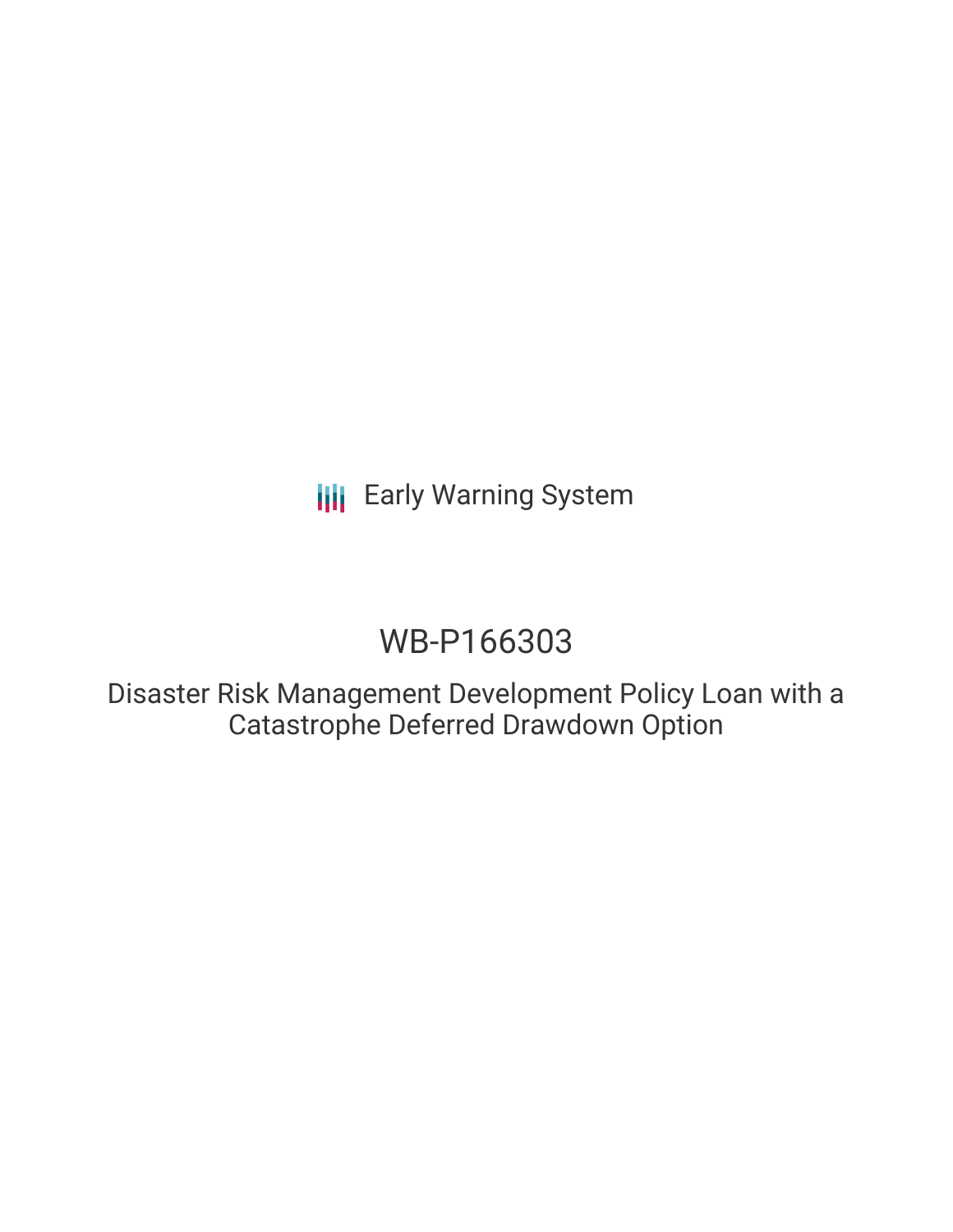

# Disaster Risk Management Development Policy Loan with a Catastrophe Deferred Drawdown **Ontion**

## **Quick Facts**

| <b>Countries</b>               | Romania                                                     |
|--------------------------------|-------------------------------------------------------------|
| <b>Specific Location</b>       | National-wide                                               |
| <b>Financial Institutions</b>  | World Bank (WB)                                             |
| <b>Status</b>                  | Active                                                      |
| <b>Bank Risk Rating</b>        | U                                                           |
| <b>Voting Date</b>             | 2018-06-26                                                  |
| <b>Borrower</b>                | MINISTRY OF PUBLIC FINANCE                                  |
| <b>Sectors</b>                 | Climate and Environment, Infrastructure, Law and Government |
| <b>Investment Type(s)</b>      | Loan                                                        |
| <b>Investment Amount (USD)</b> | \$493.06 million                                            |
| <b>Project Cost (USD)</b>      | $$465.00$ million                                           |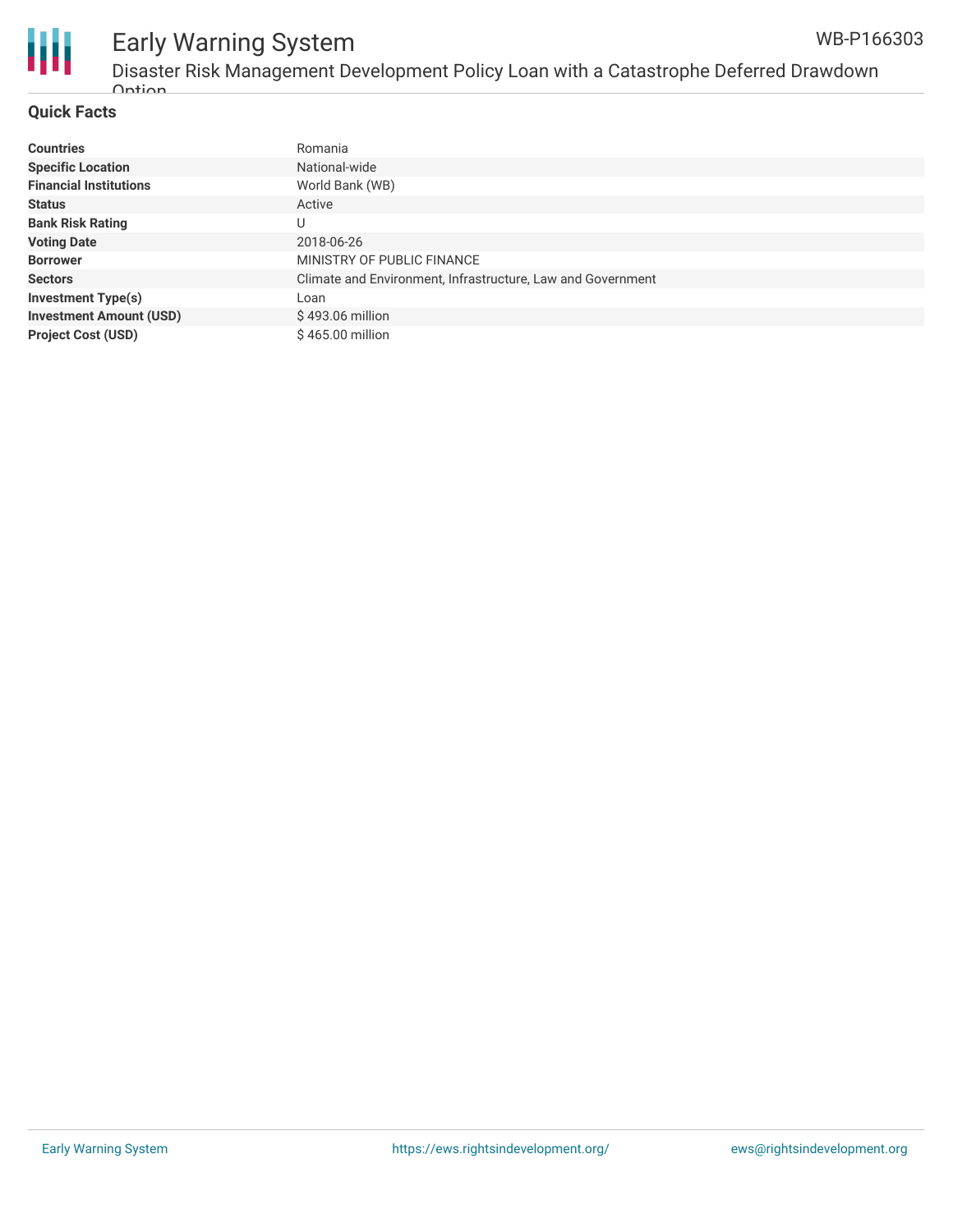

Disaster Risk Management Development Policy Loan with a Catastrophe Deferred Drawdown  $Antion$ 

## **Project Description**

According to the World Bank document, the project aims to strengthen Romania's institutional and legal framework to effectively manage the physical, social and fiscal impacts of natural disasters and climate change.

This objective will be achieved through reforms under two pillars:

i) Strengthen the Borrower's national framework for disaster risk management and

(ii) Strengthen the Borrower's capacity to systematically identify and reduce disaster and climate risks and to manage the financial impact of disasters.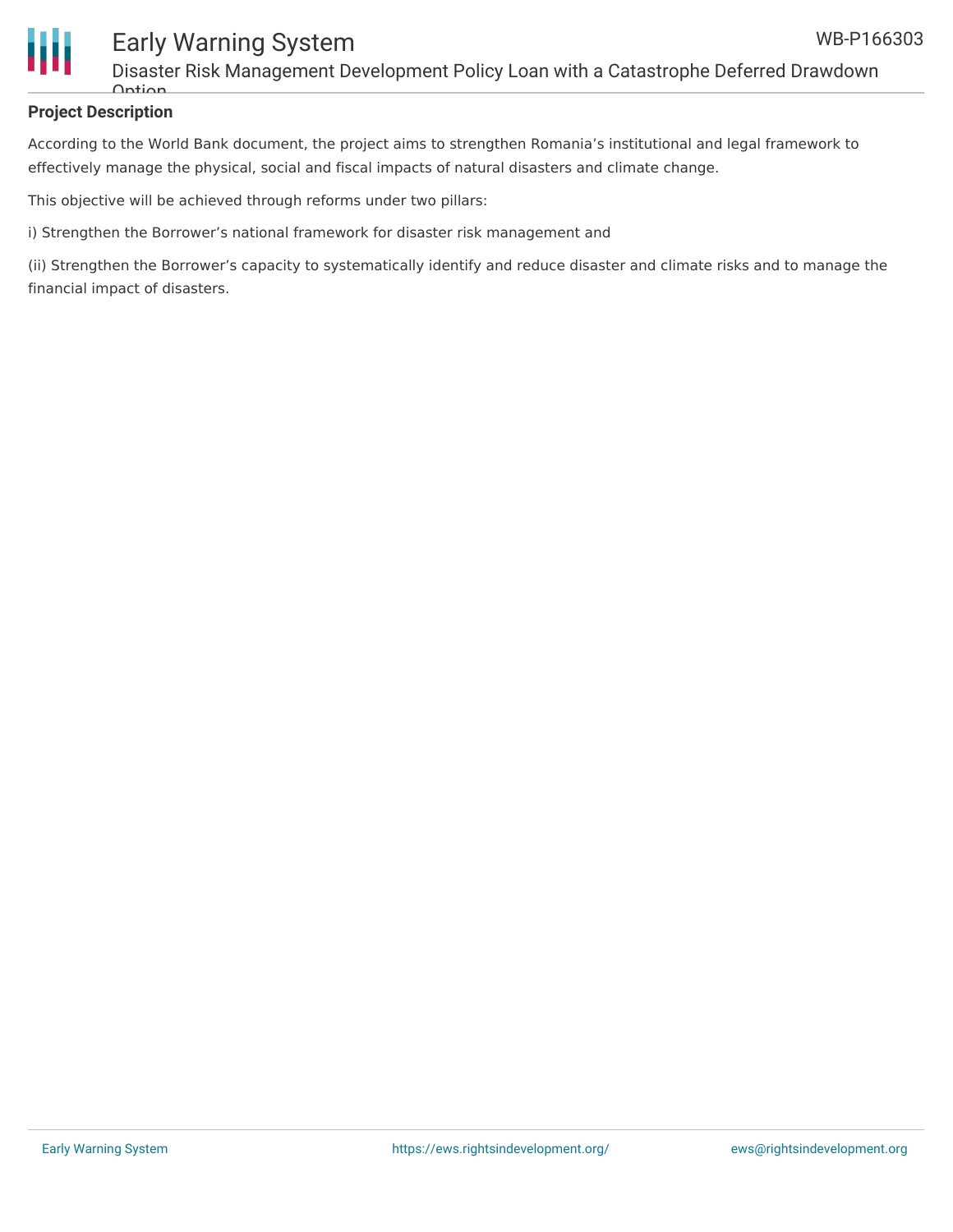

Disaster Risk Management Development Policy Loan with a Catastrophe Deferred Drawdown **Ontion** 

## **Investment Description**

World Bank (WB)

World Bank Lending US\$ 465.00 million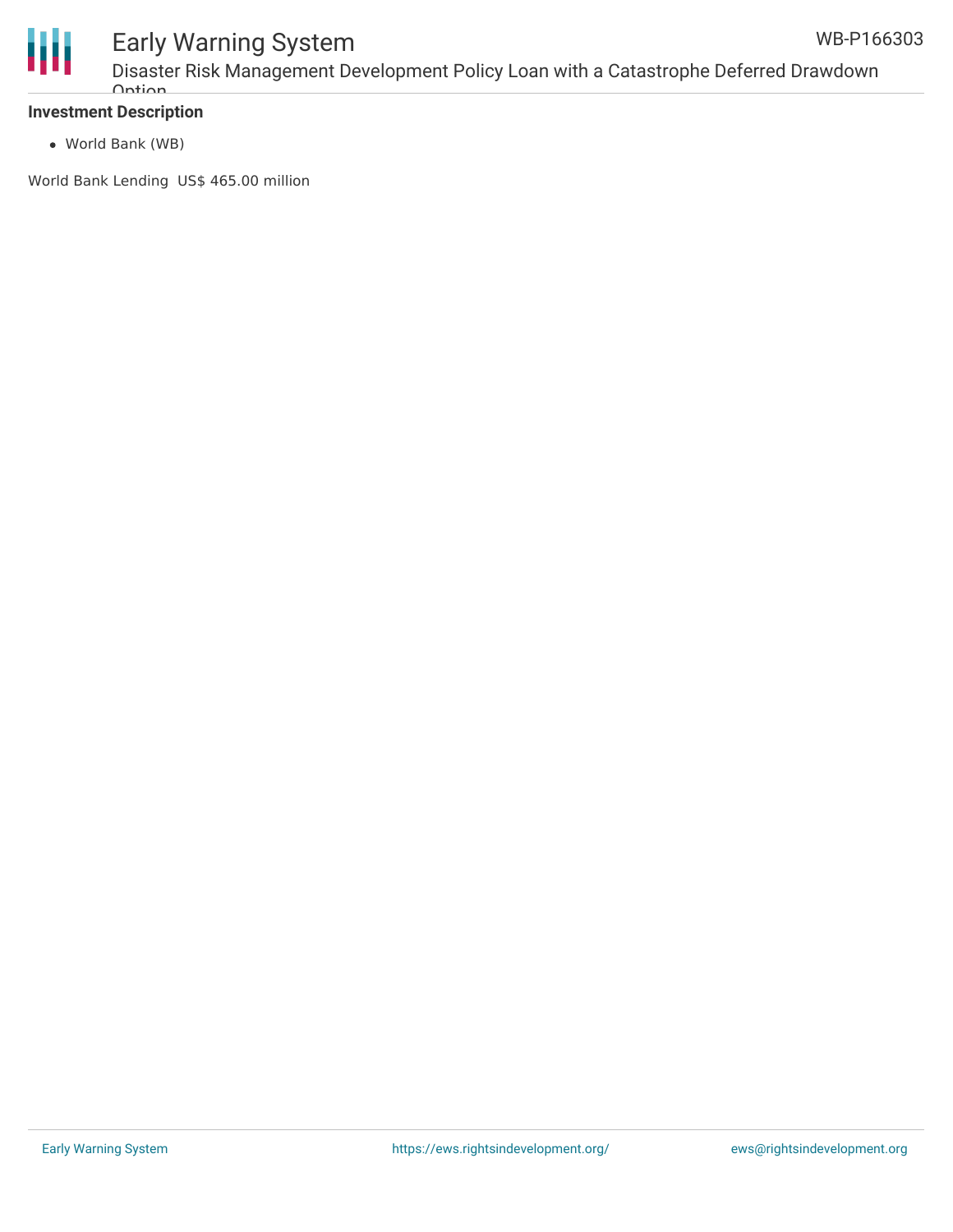

Disaster Risk Management Development Policy Loan with a Catastrophe Deferred Drawdown Option

# **Contact Information**

#### **1/World Bank**

Elif Ayhan, Alanna Leigh Simpson Senior Disaster Risk Management Specialist

### **2/Borrower/Client/Recipient**

Ministry of Public Finance Name: Boni Florinela Cucu Title: General Director

#### Email: [boni.cucu@mfinante.gov.ro](mailto:boni.cucu@mfinante.gov.ro)

#### **3/Implementing Agencies**

Ministry of Interior - General Inspectorate for Emergency Situations Name: Raed Arafat Title: Secretary of State

Email: [arafatr@smurd.ro](mailto:arafatr@smurd.ro)

Ministry of Regional Development Name: Diana Tenia Title: Director General

Email: [diana.tenia@mdrap.ro](mailto:diana.tenia@mdrap.ro)

#### **FOR MORE INFORMATION CONTACT**

The World Bank 1818 H Street, NW Washington, D.C. 20433 Telephone: (202) 473-1000 Web: <http://www.worldbank.org/projects>

#### ACCOUNTABILITY MECHANISM OF WORLD BANK

The World Bank Inspection Panel is the independent complaint mechanism and fact-finding body for people who believe they are likely to be, or have been, adversely affected by a World Bank-financed project. If you submit a complaint to the Inspection Panel, they may investigate to assess whether the World Bank is following its own policies and procedures for preventing harm to people or the environment. You can contact the Inspection Panel or submit a complaint by emailing ipanel@worldbank.org. You can learn more about the Inspection Panel and how to file a complaint at: http://ewebapps.worldbank.org/apps/ip/Pages/Home.aspx.